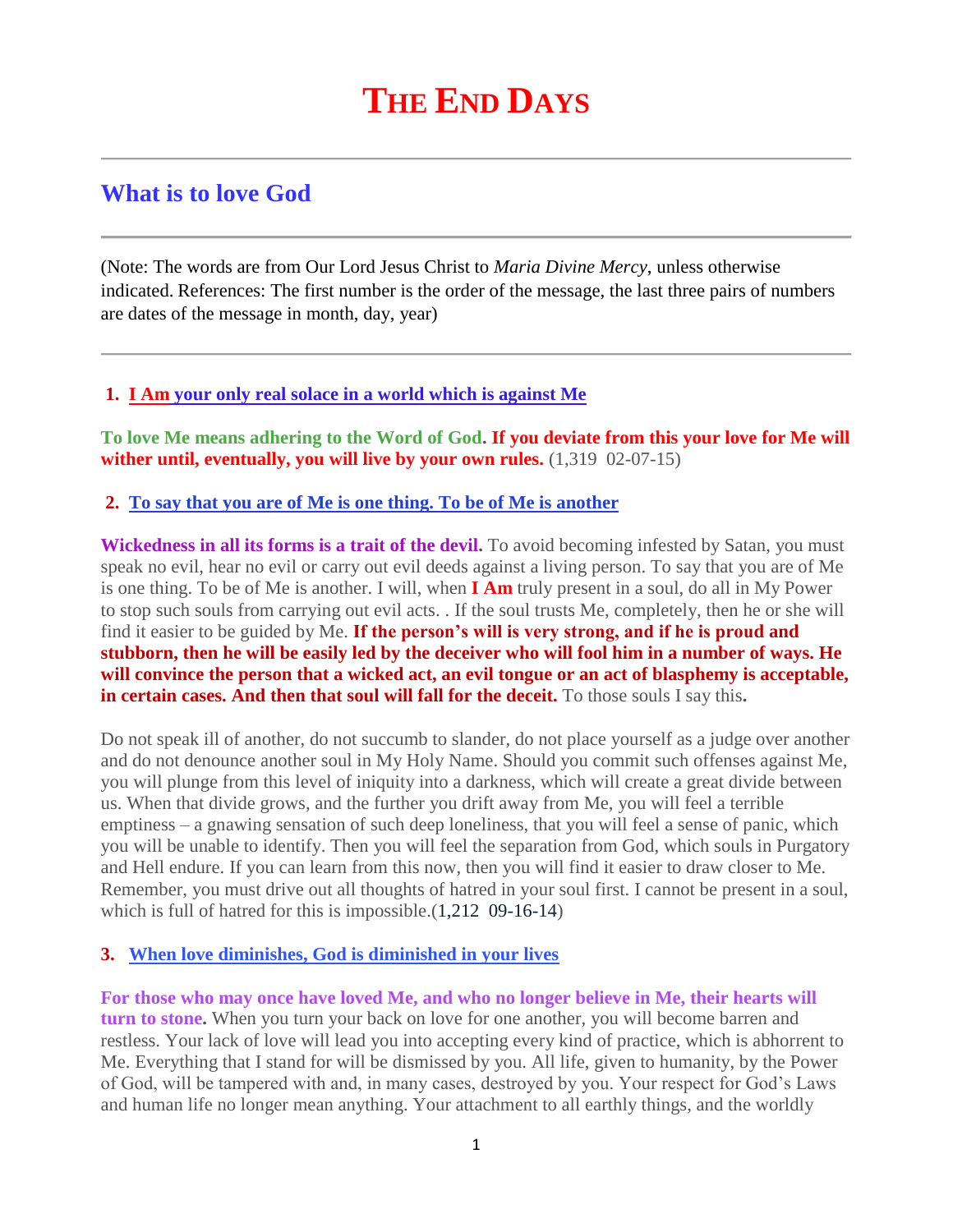goods they yield, will leave you without satisfaction… Do not attempt to change the Laws of God to suit your sinful lives. Ask, ask, ask for My Intervention, so that I can show you the Way. If you do not turn back to the path of Eternal Life, which was carved out for every child of God, then you can never be part of My Kingdom. (1,226 10-08-14)

# **4. Crusade Prayer (149) To seek God's Love**

*O Jesus, fill me with the Love of God. Fill me with Your Divine Light and flood me with the love I need to spread the seed of God's Mercy amongst all nations.*

*Allow Your Divine Love to be spread by me amongst all those with whom I come into contact. Spread Your Love, so that it alights upon all souls, all faiths, all creeds, all nations – like a mist to enrapture all God's children in unity.*

*Help us to spread God's Love, so that It can and will conquer all evil in the world. Amen.*

# (1,119 05-11-14)

# **5. [Mother of Salvation: To serve my Son truly, you must love Him first. To love my Son you](http://www.thewarningsecondcoming.com/mother-of-salvation-to-serve-my-son-truly-you-must-love-him-first-to-love-my-son-you-must-know-him-first/)  [must know Him first](http://www.thewarningsecondcoming.com/mother-of-salvation-to-serve-my-son-truly-you-must-love-him-first-to-love-my-son-you-must-know-him-first/)**

My own life on Earth was lived through my Son, Jesus Christ. My soul was created in Heaven by my Father, God the Most High, and my birth was an extraordinary Gift to humanity. I was sent by God with the sole purpose of delivering into the world the much-anticipated Messiah. My Son's birth was Miraculous and from the moment He drew His first Breath my only desire was to serve His every need… To know my Son means to study His Word and to understand what He told His disciples during His Time on Earth. It is only through His Word that you can get to know Jesus Christ. If you accept His Holy Word, then you can serve Him. You cannot serve Him if you do not honor His Word or do all that He taught you.  $(1,151 \ 06-21-14)$ 

# **6. Crusade Prayer (50) Jesus help me to know who you are**

*Oh Dear Jesus help me to know who you are Forgive me for not speaking with you before now Help me to find peace in this life and be shown The truth of eternal life*

*Soothe my heart Ease my worries Give me peace Open my heart now so that you can fill My soul with your love. Amen.* (408 04-30-12)

# **7. [When a person says he loves Me, he will do all according to My Holy Will](http://www.thewarningsecondcoming.com/when-a-person-says-he-loves-me-he-will-do-all-according-to-my-holy-will/)**

He will place everything in My Holy Hands and he will forget his own needs and desires. Then he will say to Me *"Jesus everything I say and do is according to Your Holy Will – do with me according to the Will of God."*